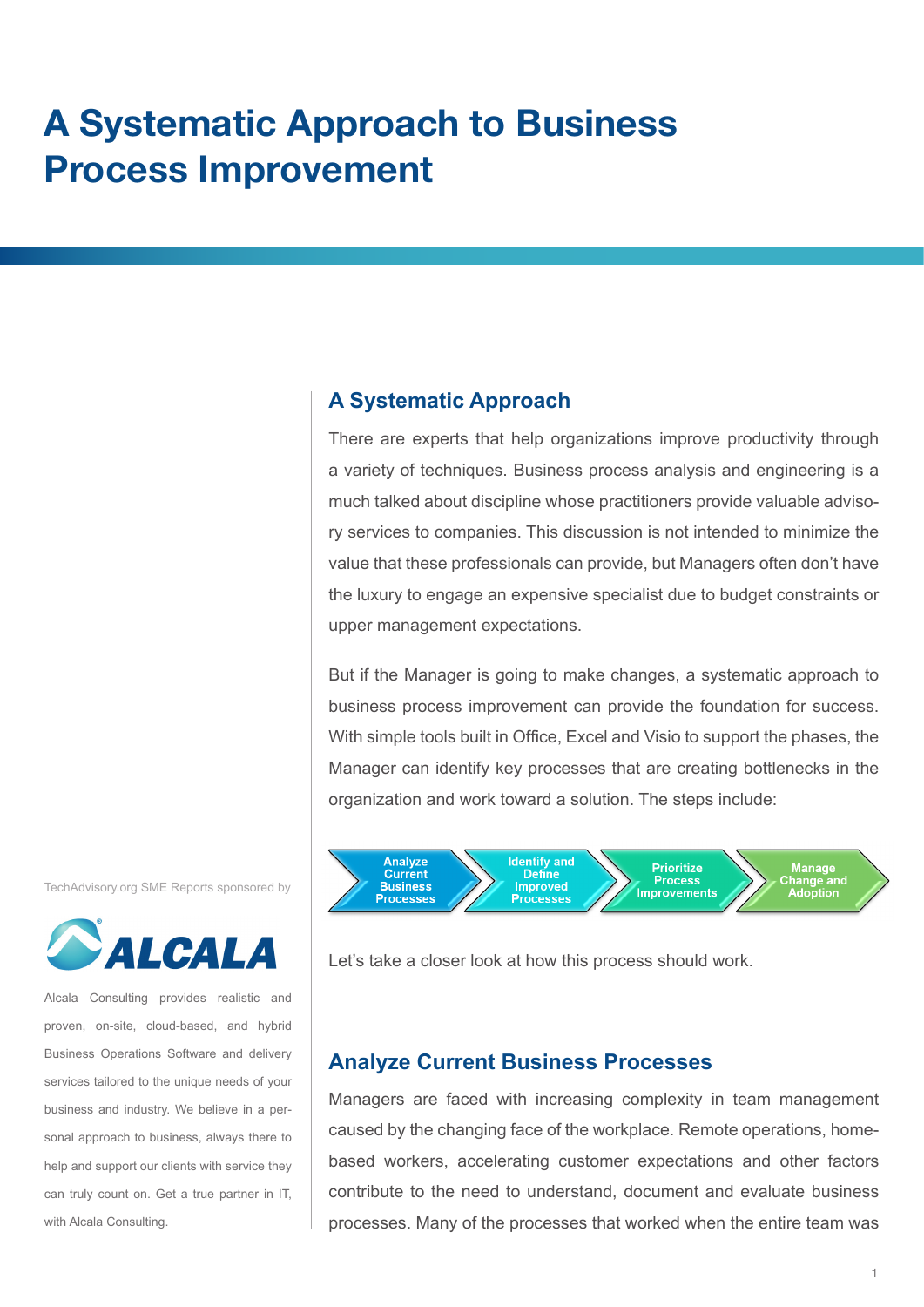in one warehouse or office are not the processes that will support the extended workplace.

While "the way we always did it" may have been acceptable in the past, the current economic environment will force many to re-evaluate. Evaluating the current business processes required to achieve the goals of the department will identify those processes that require significant manual intervention, group coordination, double entry of data, or other factors that impact productivity.

The process of analyzing current business processes does not have to be overly complex. Bringing all key stakeholders into a room to discuss key department processes that require coordination and collaboration between multiple individuals or groups can provide the insight needed to identify problem areas. High level process review might uncover the types of issues identified in the table below.

**Examples of business process challenges identified during the Analysis Phase.**

| <b>Department</b> | <b>Process</b>                                                     | <b>Current State Analysis Findings</b>                                                                                                                                                                                                                                                          |
|-------------------|--------------------------------------------------------------------|-------------------------------------------------------------------------------------------------------------------------------------------------------------------------------------------------------------------------------------------------------------------------------------------------|
| <b>HR</b>         | Managing<br><b>Certification Training</b>                          | • Coordination of training schedules and participants<br>• Manual and expensive travel arrangement process<br>• Lack of consistent evaluation feedback                                                                                                                                          |
| <b>Sales</b>      | Proposal Development<br><b>Process</b>                             | • Manual processes via email<br>• Input required from multiple sources<br>• Multiple versions of the document                                                                                                                                                                                   |
| IT                | <b>Change Request</b><br>Processing                                | • Change Request (CR) workflow driven through email<br>• attachments, decreasing process effectiveness<br>• Information captured not used to build central<br>knowledgebase<br>• Manual CR processing                                                                                           |
| Marketing         | Integrated Marketing Plan                                          | • No centralized location for support documents<br>• Multiple versions of plan<br>• No visibility into current status, success or failure                                                                                                                                                       |
| Finance           | Intangible Asset<br>Management and<br><b>Impairment Processing</b> | • Limited integration between financial and operational sys-<br>tems limits ability to analyze and utilize important data<br>• Professional staff time is spent manually collecting and<br>validating data rather than on analysis<br>• Increased risk of manual data entry and transfer errors |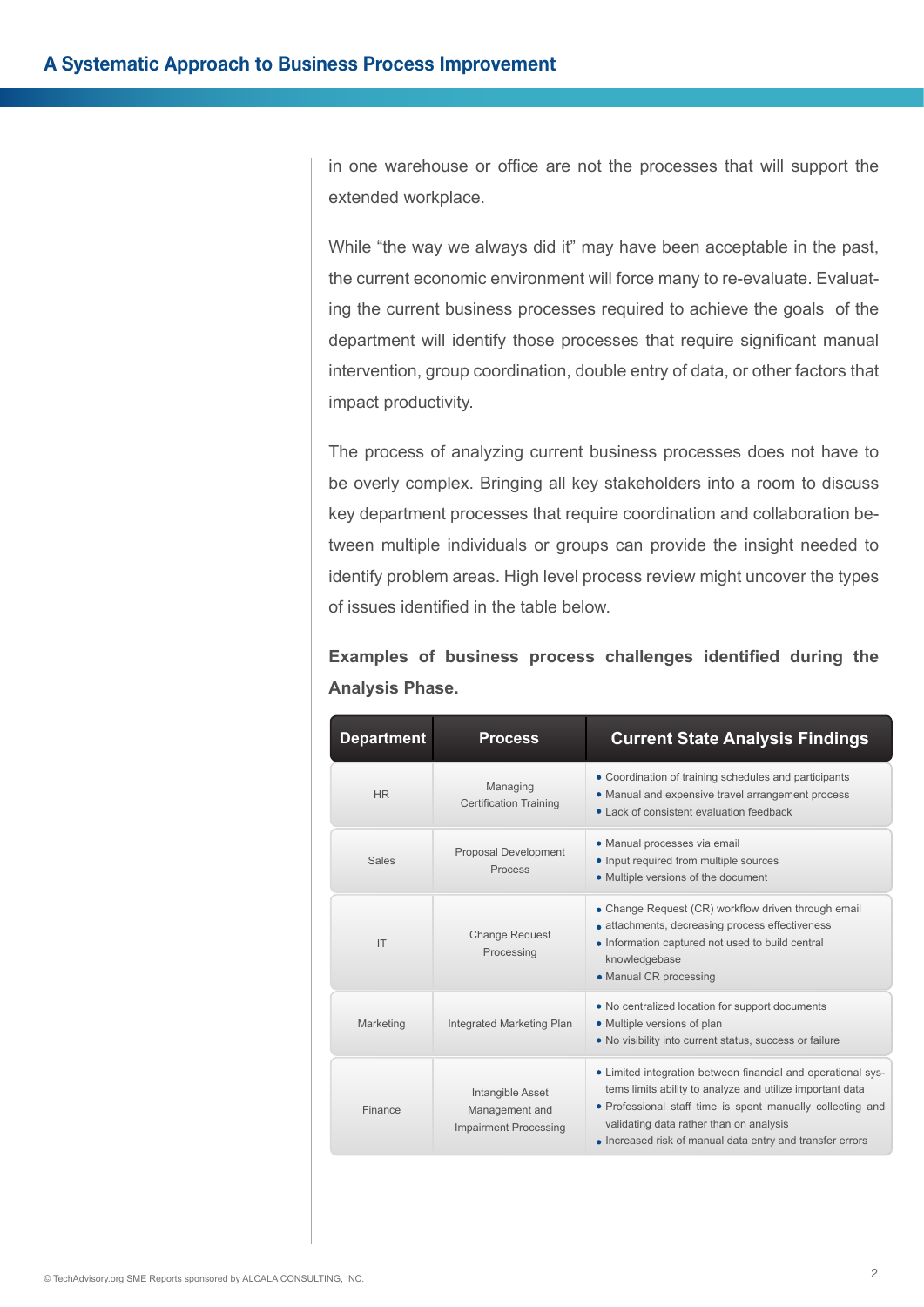After identifying the high level business process or processes that require inordinate amounts of time and energy, the Manager can dig deeper to define the process and problems clearly. At this stage, it is important to get the feedback from people actually doing the work to ensure processes are documented completely and accurately. Manager's need to be sensitive and prepared for any internal politics that might cloud perspectives or make people feel threatened by potential change. Objective outside facilitators can often be helpful in this process.

The first step involves breaking the business process down into specific components. This process is often achieved best through a white board session including all the participants in the current process. A Microsoft Visio document may be helpful to provide a graphic representation of the process.

# **Example: Current HR Department Training Certification Process Analysis**

| Key<br>Stake-<br>holders                               | • HR Manager<br>• Division Manager | $\bullet$ HR Staff<br>• Instructor<br>• Attendees                                                                                                                          | $\bullet$ HR Staff<br>• Instructor<br>• Attendees                                                                                                                     | $\bullet$ HR Staff<br>• Instructor<br>• Attendees | $\bullet$ HR Staff<br>• Instructor<br>• Division Manager<br>• Attendees                                                      |
|--------------------------------------------------------|------------------------------------|----------------------------------------------------------------------------------------------------------------------------------------------------------------------------|-----------------------------------------------------------------------------------------------------------------------------------------------------------------------|---------------------------------------------------|------------------------------------------------------------------------------------------------------------------------------|
| High-<br>Level<br><b>Problems</b><br><b>Identified</b> | N/A                                | • Difficult to set<br>training dates<br>without a num-<br>ber of schedul-<br>ing iterations<br>• Manual process<br>to identify those<br>employees who<br>required training | • Loss of employee<br>productivity by<br>taking attendees<br>away from their<br>jobs<br>• Increased<br>bur-<br>den on attend-<br>ees to coordinate<br>travel planning | N/A                                               | • Attendee and<br>instructor survey<br>responses manu-<br>ally consolidated<br>from Word and<br>analyzed in Excel            |
| <b>Impact</b>                                          | N/A                                | • Increased time<br>and resources<br>required to<br>coordinate<br>training and<br>logistics                                                                                | • Significant<br>increase in<br>cost of training<br>associated with<br>attendee travel                                                                                | N/A                                               | • Decreased survey<br>response rates<br>• Risk of data entry<br>errors<br>• Increased cycle<br>time for survey<br>submission |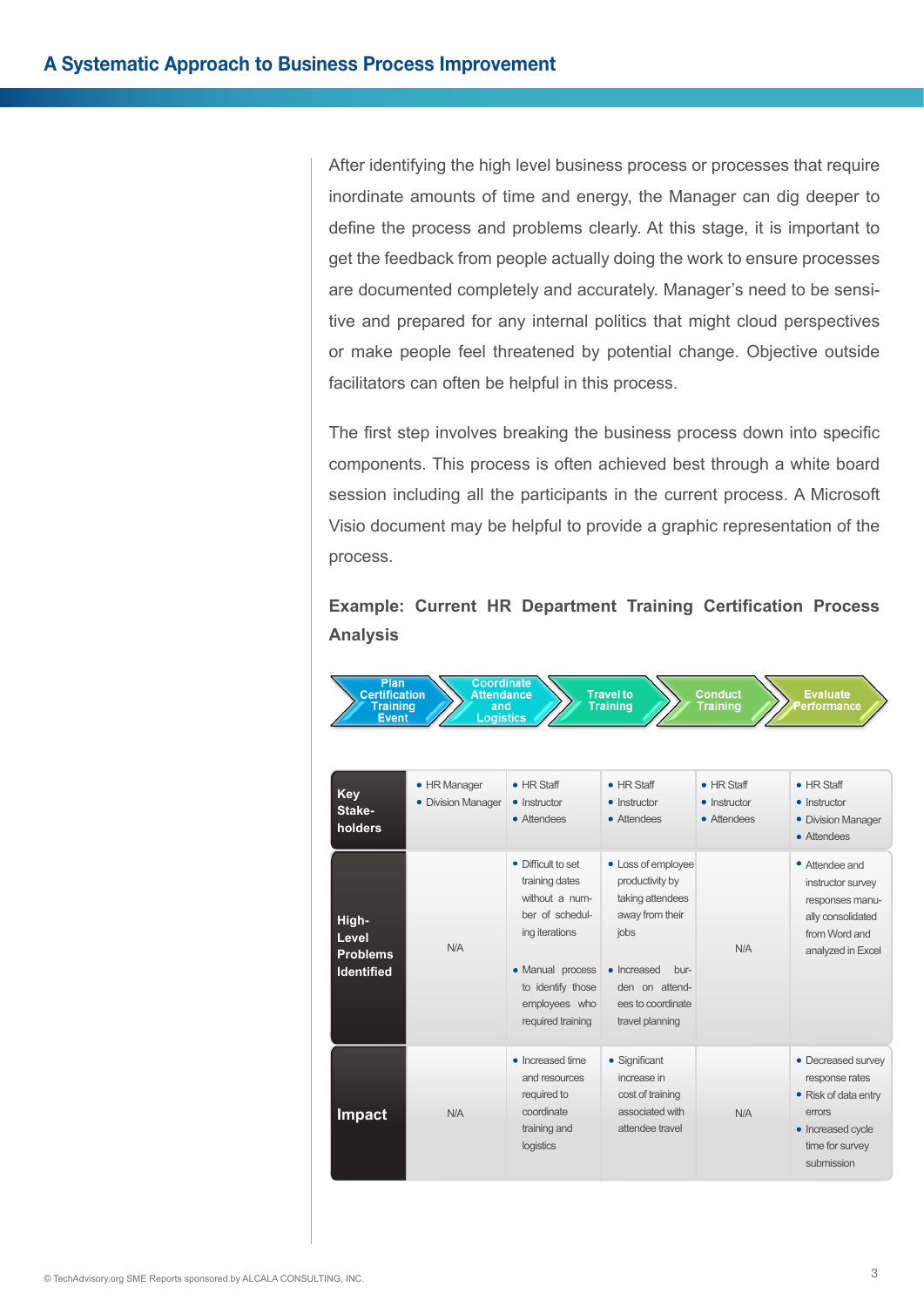## **Identify and Define Improved Processes**

With the identification of problem areas, the Department Manager can focus efforts on the potential solutions to those problem areas. This focus alone may reveal simple solutions to problems that previously felt insurmountable. Initial exploration of solutions for the future business processes should concentrate on the underlying issue and not the technology.

Most stories of failed implementations can be traced back to the lack of clearly identifying the expected outcomes of any business process. The envisioned solution should specifically solve the identified problem while achieving the desired outcome. Envision the solution and then consider the technology options that could enable that improvement. Technology should be used to enable the business process improvement.

#### **Example: HR Department Training Future Certification Process**



With a clear understanding of the issues and potential solutions, the Manager would be well served to gain some insight into potential technology solutions. The internet affords Department Managers access to high level technology solution information that was not available in the past. While a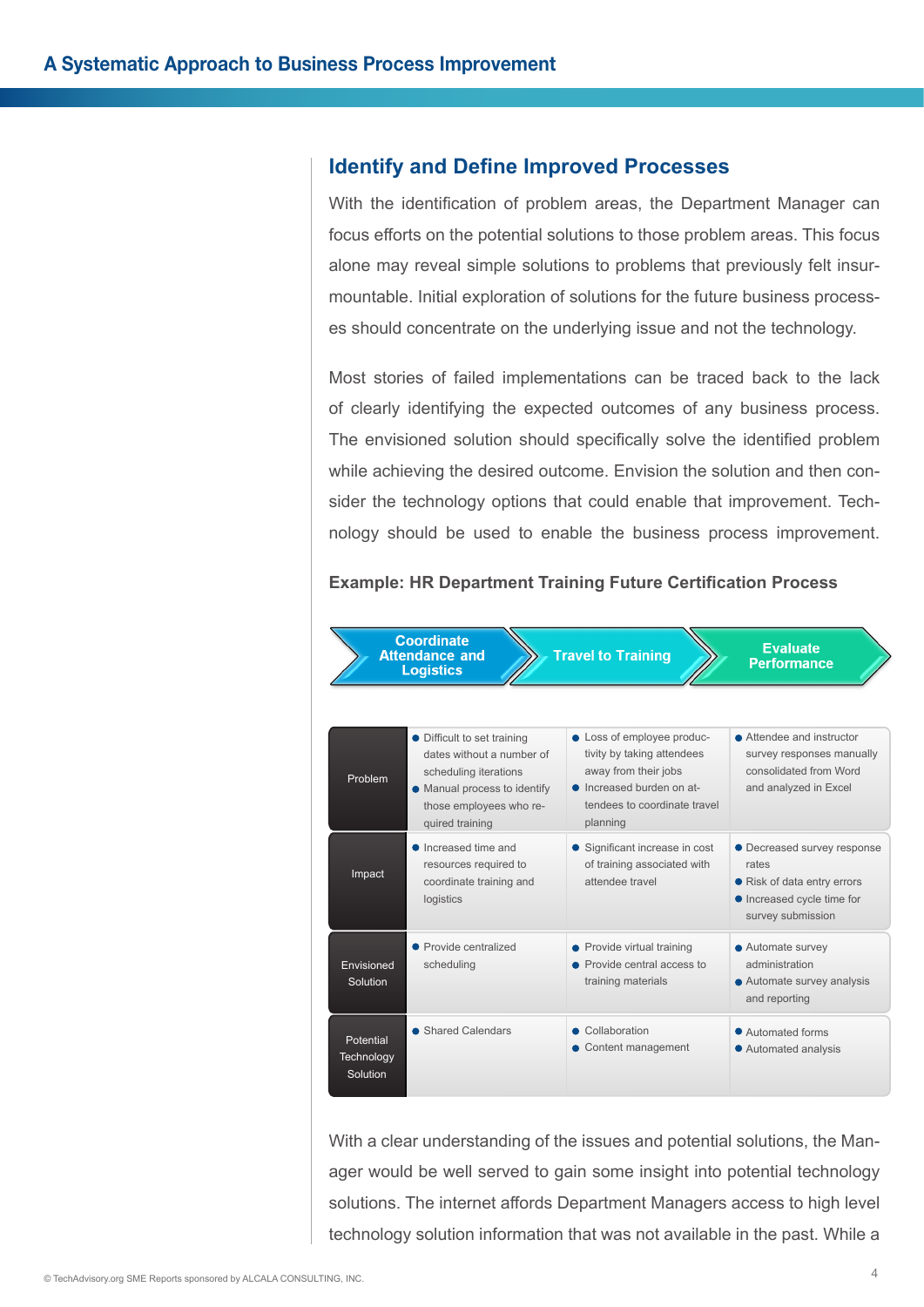little knowledge may be dangerous, a basic understanding of the tools that are available to your teams can empower your decisions.

A high level understanding of the functionality of the servers that enable collaboration and workflow for your organization will allow you to begin the process of mapping key processes to technology. To understand what solutions your organization is currently licensed to use, consult your IT team.

Most organizations use the common tools of the Microsoft Office Suites and the supporting server solutions which connect workers, departments and organizations and provide the foundation for process improvement. Non-technical documentation on the capabilities of Office Suites and Server solutions is readily available online. Sites that provide product information and examples of how other businesses are using Office solutions include:

# **Prioritize Process Improvements with ROI**

Evaluating the impact of those processes that are significantly impacting efficiencies is critical in this phase of the analysis. Factors can be grouped into two primary classifications — value to the business and the level of complexity — to provide the framework for evaluation. Specific factors in each area could include:

- Coordination of training schedules and participants
	- Direct cost and time savings
	- Improvements in accuracy, data collection
	- Customer/employee service improvement
	- Competitive advantage
- Expected Level of Complexity
	- Number of employees affected
	- Cross department coordination
	- Technical implementation complexity
	- Change management or adoption challenges

Some factors will require the input of other departments or upper management, such as technologies currently owned and implemented in other departments, but the Manager should be able to build a simple chart as below. This prioritization will provide the foundation for a business case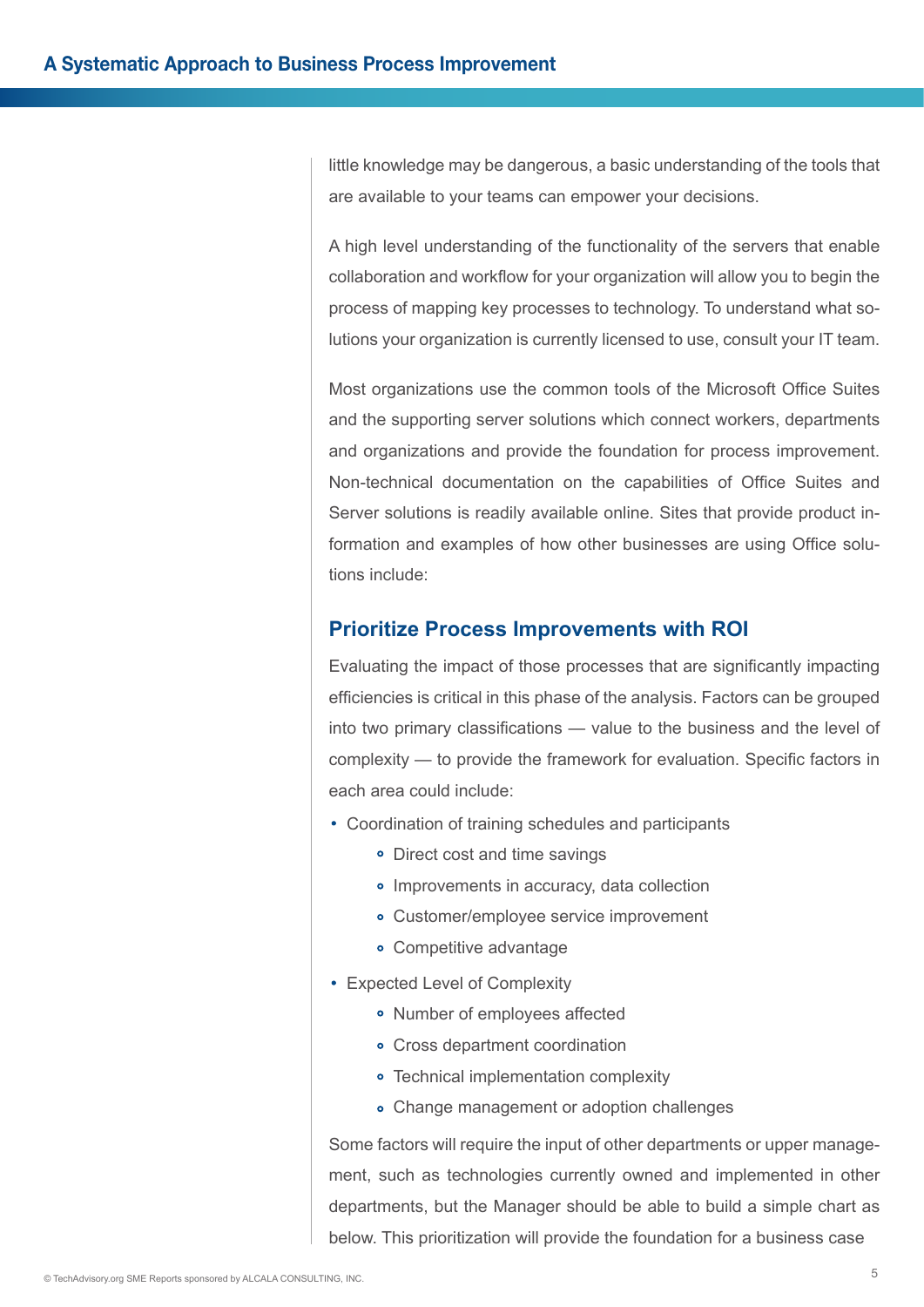if investment in technologies will be required to automate or extend certain processes.

**Example: HR Department Training Future Certification Process Preliminary ROI Analysis**

| Improvement<br><b>Description</b>                                   | <b>Benefits</b>                                                      | <b>Technology</b><br>Leveraged              | <b>Estimated</b><br><b>Cost Savings</b>                                                     | <b>Estimated</b><br>Costs* |
|---------------------------------------------------------------------|----------------------------------------------------------------------|---------------------------------------------|---------------------------------------------------------------------------------------------|----------------------------|
| Shared calendars                                                    | Flimination of<br>scheduling iterations                              | Outlook                                     | 2% Improvement<br>Training staff utiliza-<br>tion 5% improvement<br>in HR staff utilization | <b>None</b>                |
| Replace attendee<br>travel with virtual<br>meeting                  | Decrease travel costs<br>Increased attendee<br>productivity          | Live Meeting 2007                           | 80% decrease in<br>training cost per<br>attendee                                            | <b>TRD</b>                 |
| Deliver training<br>virtually                                       | Reduce training costs<br>while maintaining<br>quality of instruction | Live Meeting 2007                           | 20% increase in<br>attendee satisfaction                                                    | <b>TRD</b>                 |
| Consolidate<br>training content in<br>online document<br>repository | Content readily avail-<br>able anytime/place                         | Office SharePoint                           | 5% increase in staff<br>productivity                                                        | <b>TRD</b>                 |
| Automate training<br>survey and analysis                            | HR Staff can                                                         | Office Forms<br>Server and<br>InfoPath 2007 | 66% reduction in<br>associated labor time                                                   | <b>TBD</b>                 |

\* Cost of implementation will depend on current ownership and deployment status of software applications.

# **Manage Change and Adoption**

No business process improvement effort can be successful without buy in from the people that will implement the new system. Management must ensure that the new processes are clearly understood and adopted by the entire team. As all managers know, resistance to change is one of the most difficult hurdles to overcome in the business environment.

Once again, the systematic approach allows the Department Manager to focus on the solution and plan of action. Identifying the specific changes that will be implemented reinforces the decisions that have been made and the endorsement by management to incorporate those new processes into the standard operating procedures of the department.